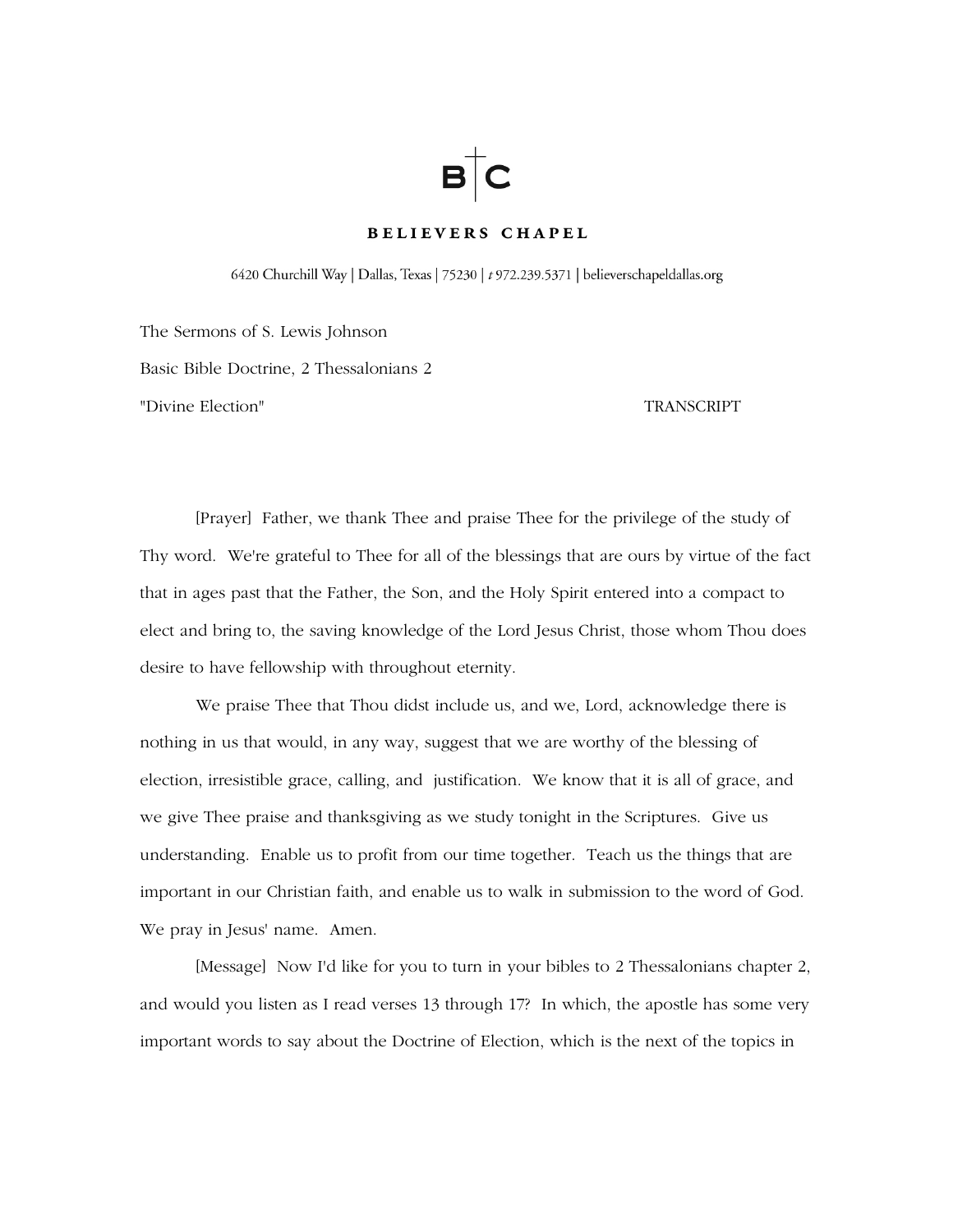our series of Basic Bible Doctrine. 2 Thessalonians chapter 2 verse 13 through verse 17, the apostle writes,

"But we are bound to give thanks always to God for you, brethren beloved of the Lord, because God hath from the beginning chosen you to salvation through sanctification of the Spirit and belief of the truth: Unto whom he called you by our gospel, to the obtaining of the glory of our Lord Jesus Christ. Therefore, brethren, stand fast, and hold the traditions which ye have been taught, whether by word, or by our epistle. Now our Lord Jesus Christ himself, and God, even our Father, who hath loved us, and hath given us everlasting consolation and good hope through grace, Comfort your hearts, and establish you in every good word and work."

 It's always helpful to review the foundation of our faith, and when we speak about the Doctrine of Election, we are speaking about something that is right at the foundation of our faith. It's always good to review, also. Remember Paul spoke in his second epistle to young Timothy and said, "And the things which thou has heard from me among many witnesses, the same commit thou to faithful men who shall be able to teach others also." So in the Christian faith, we do review the foundations of our faith, and we teach these things to others in order that the faith may continue to be propagated.

 There is an old story which I have liked about a woman who lived in Glasgow, an old woman of covenanting stock. Her minister was Dr. Norman McLeod, of The Barony, and he use to visit her. And she was deaf, and she had one of those ear trumpets that you have often seen people who are hard of hearing use. And she used to confront him and demand, "Gang or the fundamentals, Dr., gang or the fundamentals." In which she would plead with him to go over the fundamentals of the faith because she enjoyed them. Today we turn to this passage here in 2 Thessalonians chapter 2, and we're going to gang or some of the fundamentals.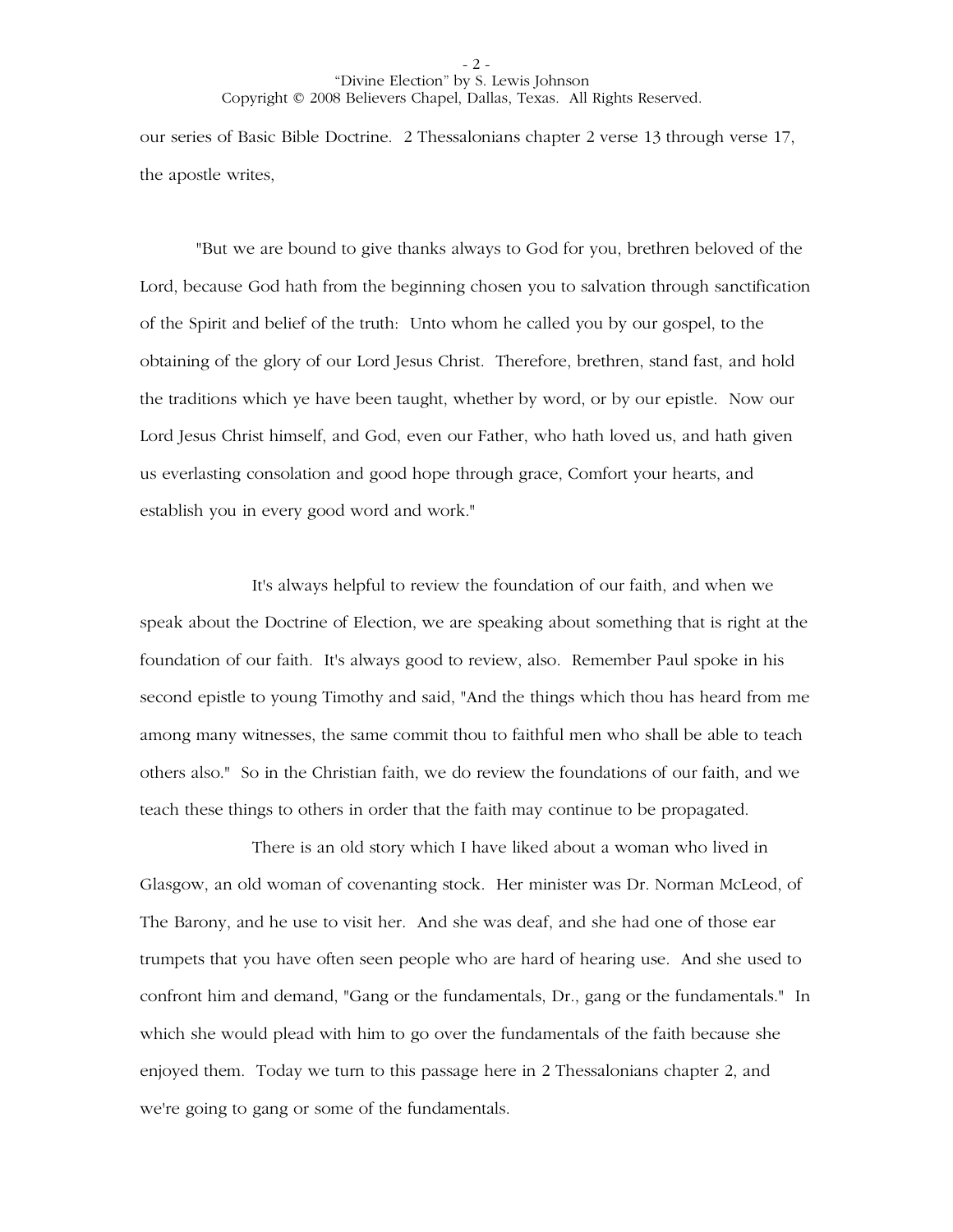In fact, these verses are a kind of theology of Paul in miniature, particularly verses 13 and 14. In fact, one of the commentators, James Denny has said, "The 13th and 14th verses of this chapter are a system of theology in miniature." These verses form part of an apostolic thanksgiving meant to encourage the Thessalonians who were agitated by reports mentioned in verses 1 and 2 and by the knowledge of the work of evil that was going on in the world. Looking in the preceding verses, you will notice the 7th verse says, "For the mystery of iniquity doth already work: only he who now hindereth will continue to hinder, until he be taken out of the way." Now what Paul wants them to realize is, that there is a work of God going on as well. So what we are seeing in our society is a work of God and a work of Satan, and they are both going on at the same time. The mystery of inequity is at work, but God also is working. And this work of God is grounded in a loving election. It has its triumphs too, as the apostle will point out.

Now the section that I've chosen, verses 13 through 17 may be divided into three parts. There is the thanksgiving for the work of God in verse 13 and verse 14. Now you can tell, of course, from the reading of this passage that this particular passage is one that is thoroughly tied in to the doctrine of the sovereignty of God. In fact, I don't think we would be wrong at all to say it is a thoroughly Calvinistic thanksgiving.

Now we must, of course, define an expression like that I guess. When we talk about Calvinism we are simply saying that that one word sums up a number of doctrines that might be called the doctrines of the grace of God, and that's the only reason, incidentally, that I use the term Calvinism because, after all, if there is anyone that believes that we ought to base our faith on the Bible itself, alone, more than I, I have not run across that individual. So when I use the term it's simply an easy way to say, well, these are certain things that the New Testament teaches concerning the sovereignty of God. And you can use the one term and everybody who's knowledgeable knows you believe one, two, three, four, five, six, seven, those doctrines that have to do with it and you don't have to name them every time.

- 3 -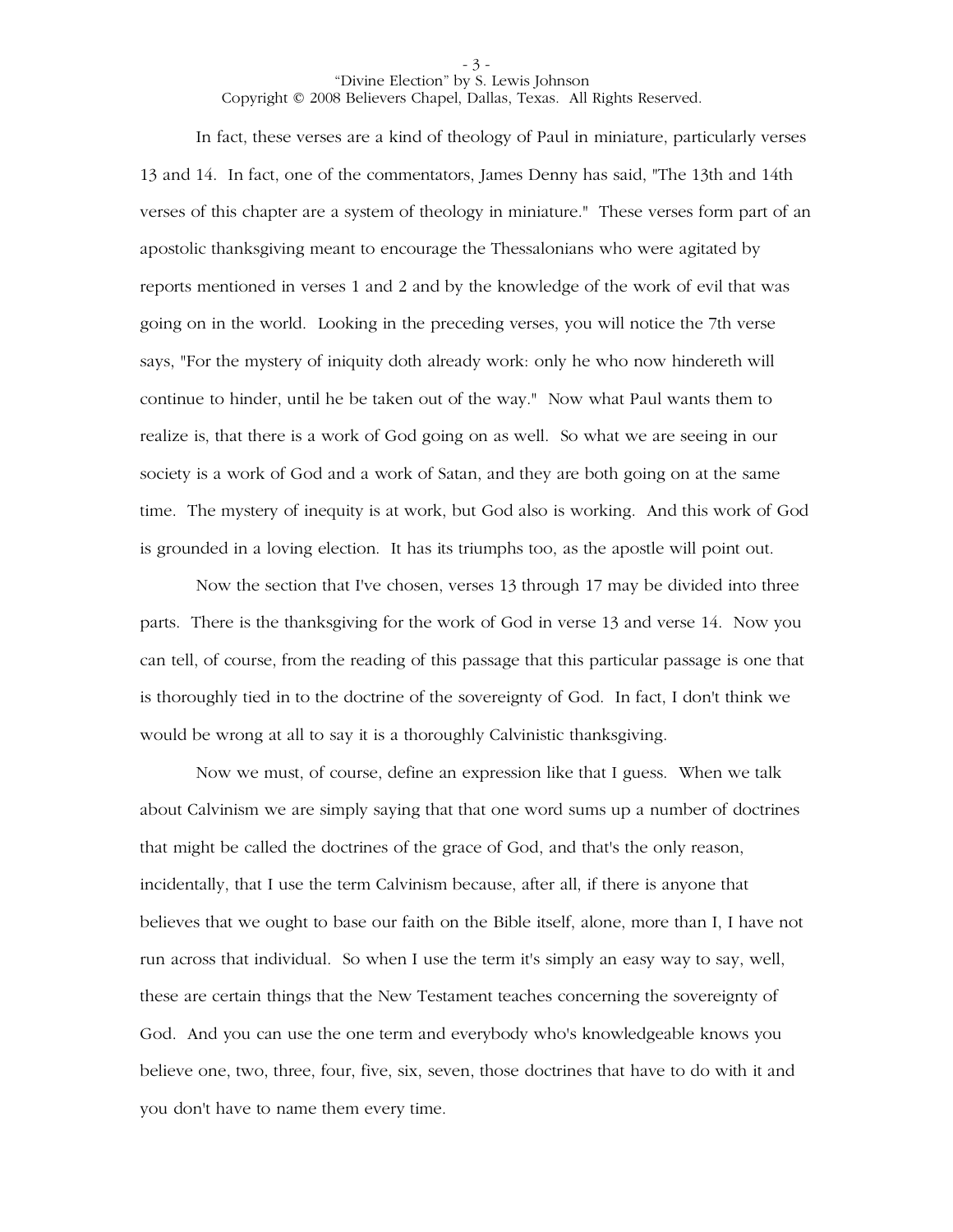- 4 -

You've all heard the memorable and classical definition of a crab, in which, the crab is said to be a red fish which crawls backwards. Now, that has been upon good authority pronounced to be a highly scientific, and essentially correct, definition with three incidental corrections. However, first, the crab is not a fish. And second, it's not red. And third, it doesn't crawl backwards. Now I'm afraid that there is not a little which passes for Calvinism in the world today which calls for just such incidental criticisms as this learned and scientific definition of the crab.

The *principium*, or the principle, of Calvin's Theology is not simply the sovereignty of God, but God who is sovereign. In other words, the stress in all that Calvin taught was upon God, but a sovereign God. Now when we look at what we have before us there, this thanksgiving, I'm sure that you will see, because it's very plain, it seems to me, that the passage teaches that God is sovereign in our salvation.

Now, we've come to this passage, and I want you to notice as we go through it that the Apostle Paul, here, deals with seven great anchors of the faith, and that's one of the things that we want to stress. But they all serve to stress the fundamental fact that salvation is of the Lord. In verse 13, we have what could be called the eternal purpose of God, and then in verse 13 and verse 14, we have the historical outworking of it. Now let's look at these seven facts, or great anchors of the faith in these two verses, first of all.

Now, the first of them that is mentioned is that these Thessalonians have been loved. Notice what he says, "But we are bound to give thanks always to God for you, brethren beloved of the Lord." That's the ultimate basis of our salvation. We are the product of the love of God. You'll notice also in verse 16, there is a reference of this too, "Now our Lord Jesus Christ himself, and God, even our Father, which hath loved us." When we talk about the basis of our salvation, we say, "It is grounded in the love of God." Now that love is a sovereign love. No one can say, "I will love so and so." A young man doesn't say, within his heart, I will fall in love with Joan or Martha, or whatever it will be, because love is a sovereign thing. You cannot make yourself fall in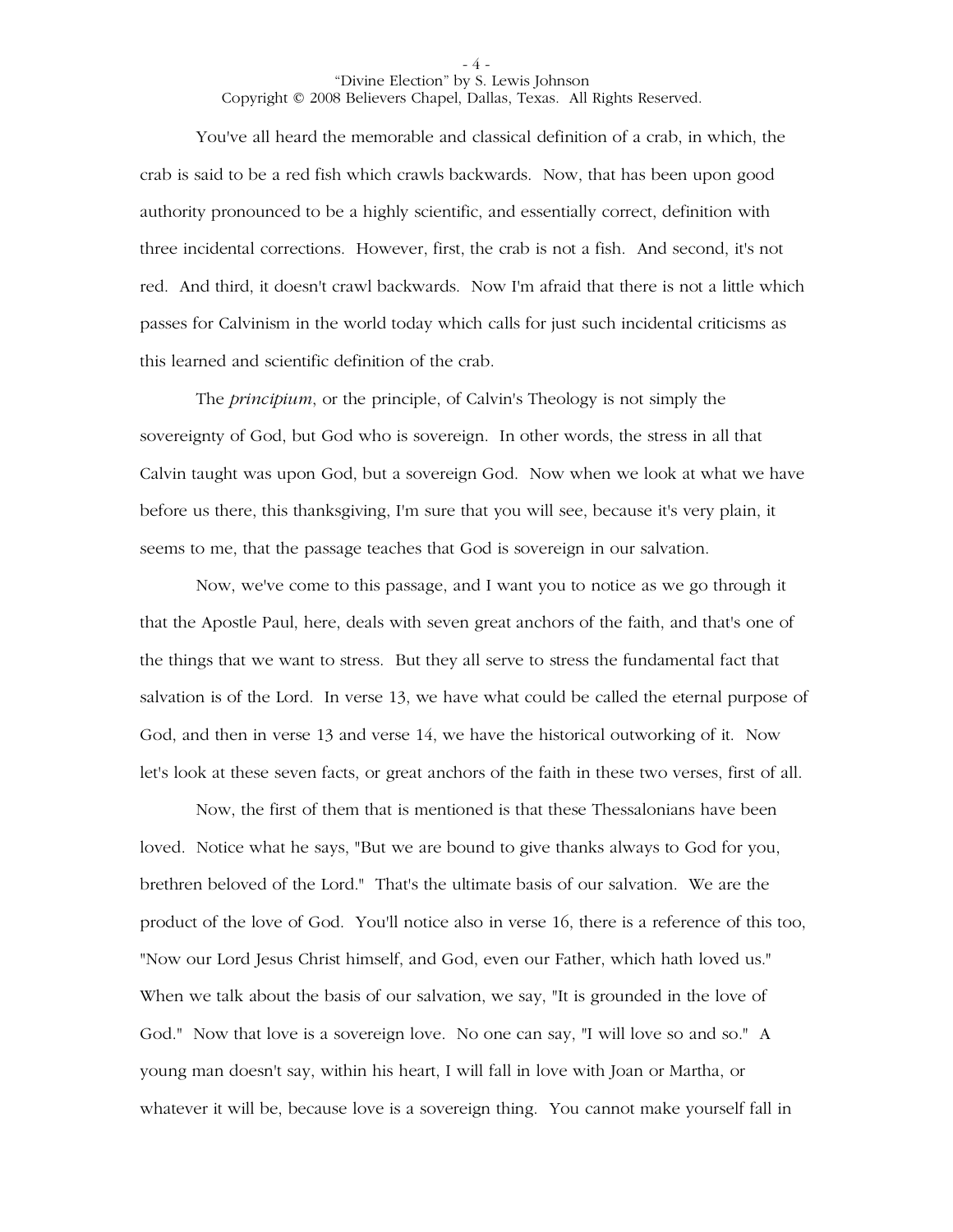love. It is something that is sovereign in its very nature. So when God says in the word of God that he has loved us, it is a sovereign activity of God. It is, therefore, not grounded in any merit that is in us.

Now you can see that also in human love. When two people fall in love, the chances are you could probably think up ten reasons yourself why he should not love her, and particularly twenty why she should not love him. But those who are in love don't notice those things. They fall in love sovereignly, and they don't see anything often that's bad, but they sometimes don't see anything in the person who is the object of their affection. Love is a sovereign thing. When we read in the Bible that God has loved us, it's not because of anything that he saw in us, not one single thing. That's why our salvation is truly of grace. But the first step is that we have been loved.

And the second step is also referred to in verse 13, we have been elected. He says, "We are bound to give thanks always to God for you, brethren beloved of the Lord, because God hath from the beginning chosen you to salvation." That word choice here is a word that means to take to oneself. The stress is upon the sovereignty activity of God, who has loved us and taken us to himself. If you want a good illustration of it, you could turn to Deuteronomy chapter 7, and, there, read of God's love for Israel, in which he said it was not because of anything that was in them, but simply because he fell in love with them. So they have been elected. So right in the beginning of the apostle's statement here of this little miniature in theology, he's stressing the fact that God is sovereign in our salvation. He has sovereignly loved us, and he has elected us.

Now if we had time, we could talk about many of the aspects of election that people think about as problems, but I'll just, as we go along, mention a few of them and hope I will be able to answer some of the questions that trouble you. One of the things that you will often hear from people, in order to object to the biblical Doctrine of Election is this, they will say, "God does not elect individuals, he elects peoples." And when you turn to Romans chapter 9, 10, and 11 where we have a great deal of stress upon the

- 5 -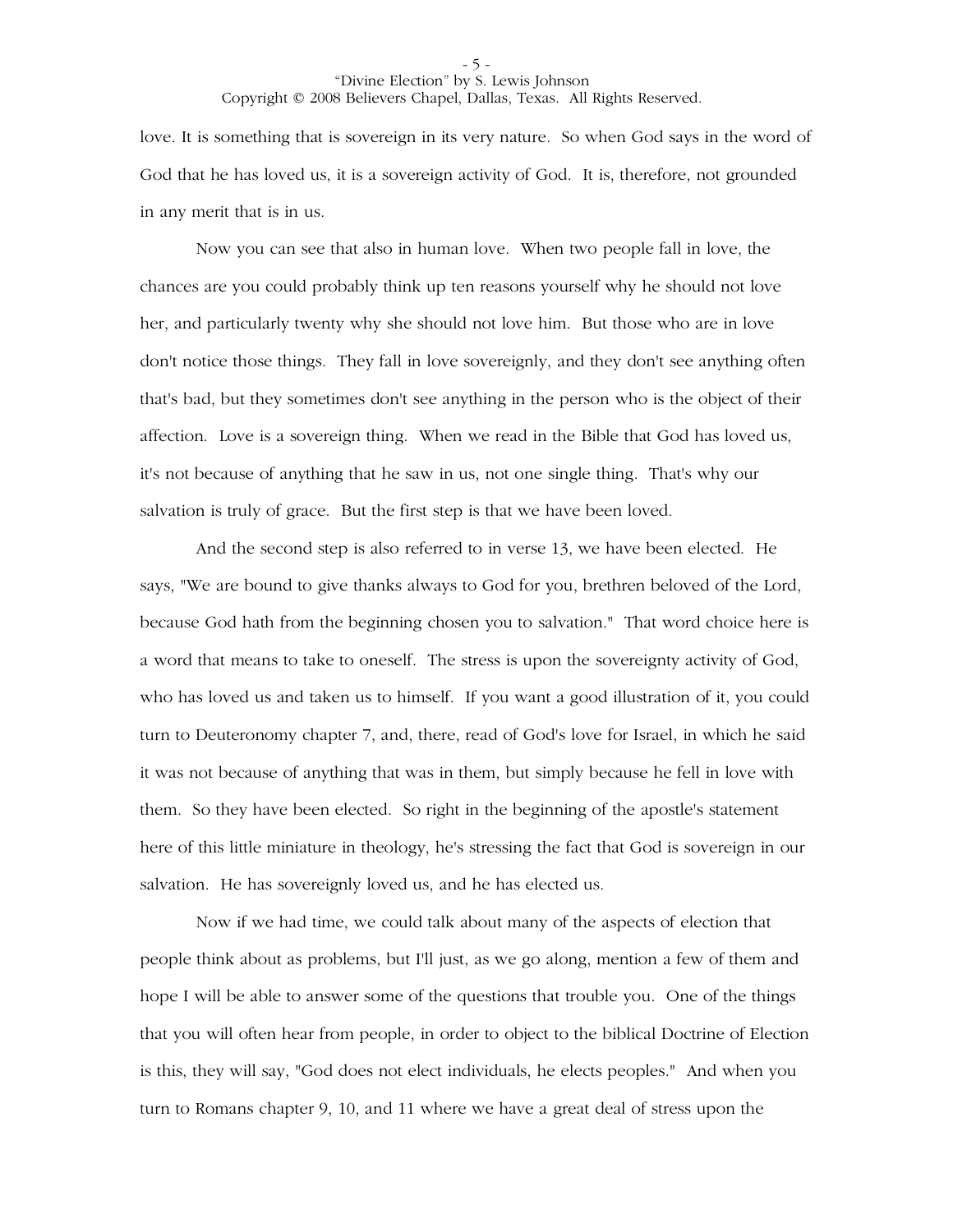sovereign activity of God in election and the sovereign activity of God in reprobation, frequently people will say, "But that is not individual election, that is corporate election. God does not," and it's amazing, but many contemporary theologians try to make this case, "God does not love individually. He doesn't select individuals, but he selects peoples. He selects a corporate group." As if, of course, that's supposed to tone down the notion of election.

Why, the same principle is involved in the choosing of a whole people that is found in the choosing of an individual. And if you choose a whole people, such as the Jews or the Gentiles, you have exercised the same sovereign right that you do when you save one person, and in fact, to save a whole people in the sense of electing a whole people, if there is something wrong in electing an individual, there is something much more wrong in electing a company of people. But all you have to do if someone say's to you, "Election is not individual, but corporate," is to turn to this passage. It says, "God hath from the beginning chosen you to salvation," and it is clear that he's talking about the Thessalonians. He's not talking about the Jews. He's not talking about the Gentiles. He's not talking about a corporate group. He's talking about those people that were in the church in Thessalonica.

Now, on what basis does God elect? It might surprise you to know that Arminians believe in election. Calvinists believe in election. In fact, anyone who believes in the Bible believes in election. It's not enough for a person to say, "I believe in election." You must ask, "What kind of election do you believe in?" There are only three alternatives when you come down to the simplicities of it. One, God elects the good people. Well, now the Bible speaks plainly against that. Anyone who is a believing man, or a Christian man, would know that God does not elect the good people, for the Bible tells us it's not by works of righteousness that we have done, that we are saved. We're not saved by good works. We're not good people. The Bible says we are sinners, all of us. So that's

- 6 -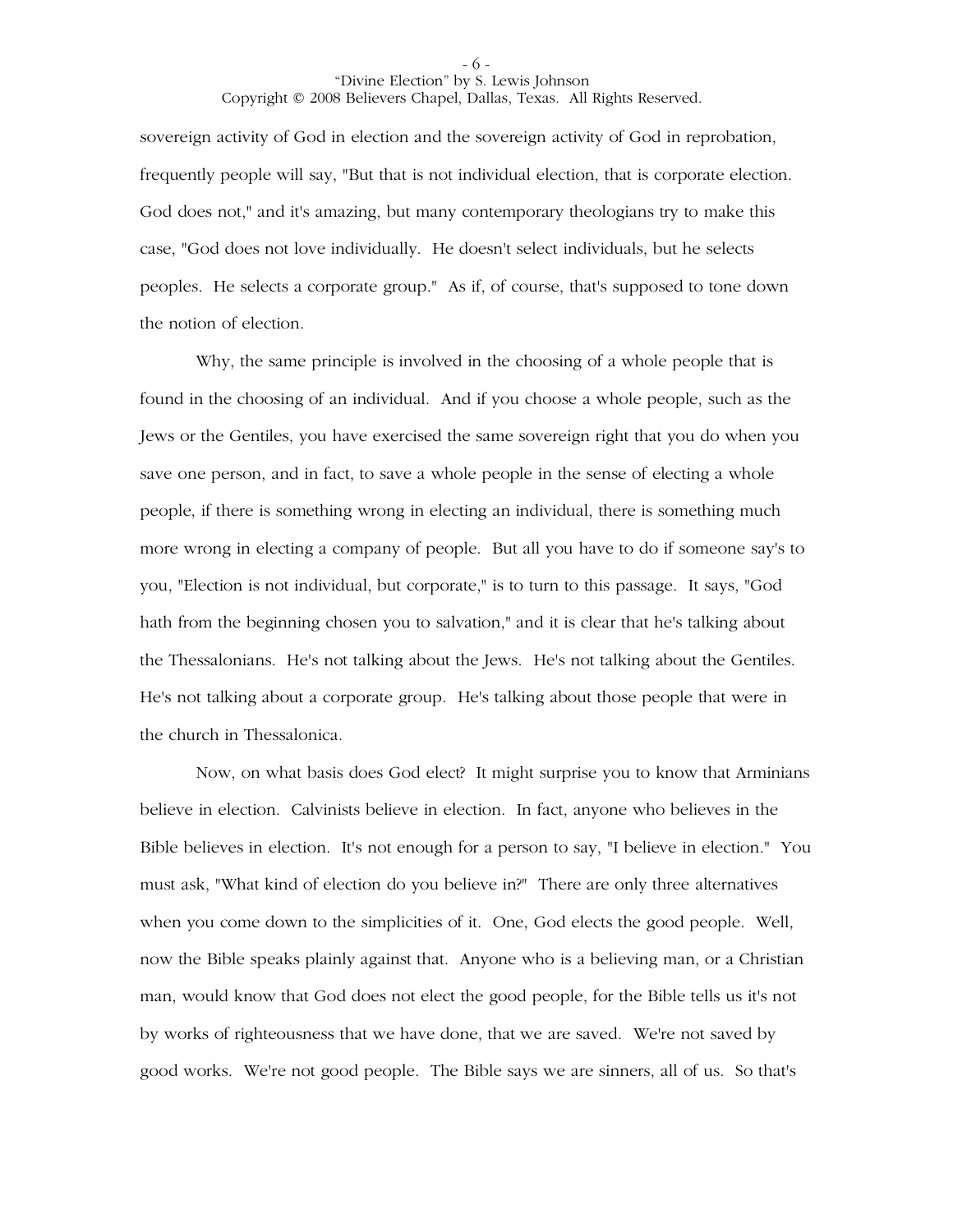wrong, we know that. So that eliminates any idea by an individual, who believes in salvation by works, that God elects the good.

Among those who are believing people, there are, generally speaking, two competing views. One, God elects those that he foresees will believe. In other words, God, from ages past, looked down through the years and saw who would, of their own free will, make a decision for him. And then, having that foresight and seeing the faith that they would exercise, and then, he chooses that individual. That is the Arminian concept of biblical election, that God looked down through the years, saw who would believe of their own free will, that is, unmoved by the Holy Spirit, of their own free will and then he choose, long before they came into existence, those who would believe. That's the Arminian doctrine of election.

Now, if you'll just think about that for a moment, who is really doing the choosing? Well, you can see that it is man who has done the choosing. It is man who, of his own free will, believes the message that is preached to him. God merely ratifies the choice of man, according to that system. That's very popular. You'll find it even in the Scofield Bible. So it's a very popular system of election which is wide spread in our evangelical circles. That is conditional election. That's what's meant by conditional election. Election conditioned upon the faith, or the free will of men.

Now if you'll think about it again, it raises some other questions too. Does not the Bible teach that God is all knowing? Does not the Bible teach that God is omniscient? Well then how can we believe that God is omniscient if he looked down through the years and came to the knowledge of who would believe, of their own free will, and then chose them? It's obvious, according to that system, that there was a time, at least logically; there was a time that he did not know. If he looked down through the years to find out who would believe, there was a time when he didn't have that information. So if he gained in knowledge, then logically, he was not omniscient in ages past.

- 7 -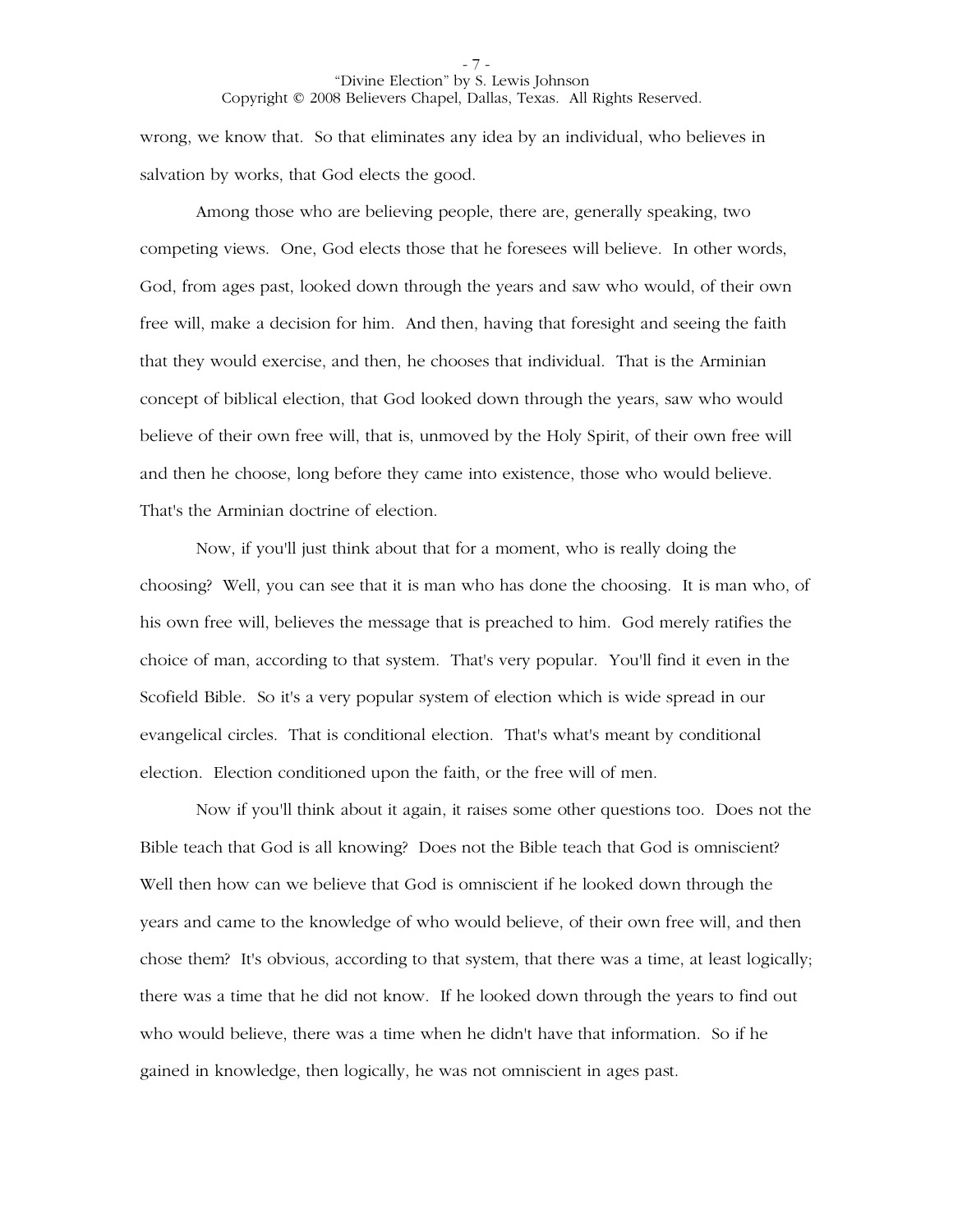So it is clear that that is not only a doctrine which suggests that it is man who does the choosing after all, but it's a doctrine that is a slander upon one of the fundamental attributes of our God, his omniscience. And even if we say, "Well, he has known that eternally." We still have the logical problem. And if you don't want to respond to that, then I ask you, "What's the point of looking down through the years?" What's the point of choosing according to foreknowledge if it's just as certain that that individual was to be saved because it's an eternal knowledge? Then there is no difference in certainty between the Calvinistic doctrine and the Arminian doctrine. So, the second system, the Arminian system, has fundamental weakness, aside from the fact that we don't have free will because we are sinners. We've already discussed that in this series of messages. Aside from the fact, other facts, this is just not biblical teaching.

The other alternative, the only other one, is that God elects those that he has purpose to save by faith. In other words, God chooses according to his own good pleasure. So he sovereignly elects. So he does not elect the good. He does not elect those whom he foresees would believe. He elects those who he has purpose to save by faith. In other words, his purpose is carried out in his election. Now is the reason for our salvation in man or in God? Well I know that most of you in this room would answer, "The reason for our salvation is in God." And those of you that didn't even know anything about this that I'm talking about now, you would want to say, if you're a believer, "The reason must be in God." And that's what you would say before you thought. And that's right because it is the fundamental response of a believing man to say, "My salvation is of the Lord."

Often his mind gets in the way, and he thinks things rather than listening to the word of God. Our salvation, and the reason for it, is in God. It's grounded, the Bible says, not in man's will, Paul says, Romans 9:16, "It is not of him that willeth, nor of him that runneth, but of God that showeth mercy." "It is not of him that willeth." So, how can our election be based upon a foreseen faith arising out of free will, when Paul says, "It is

- 8 -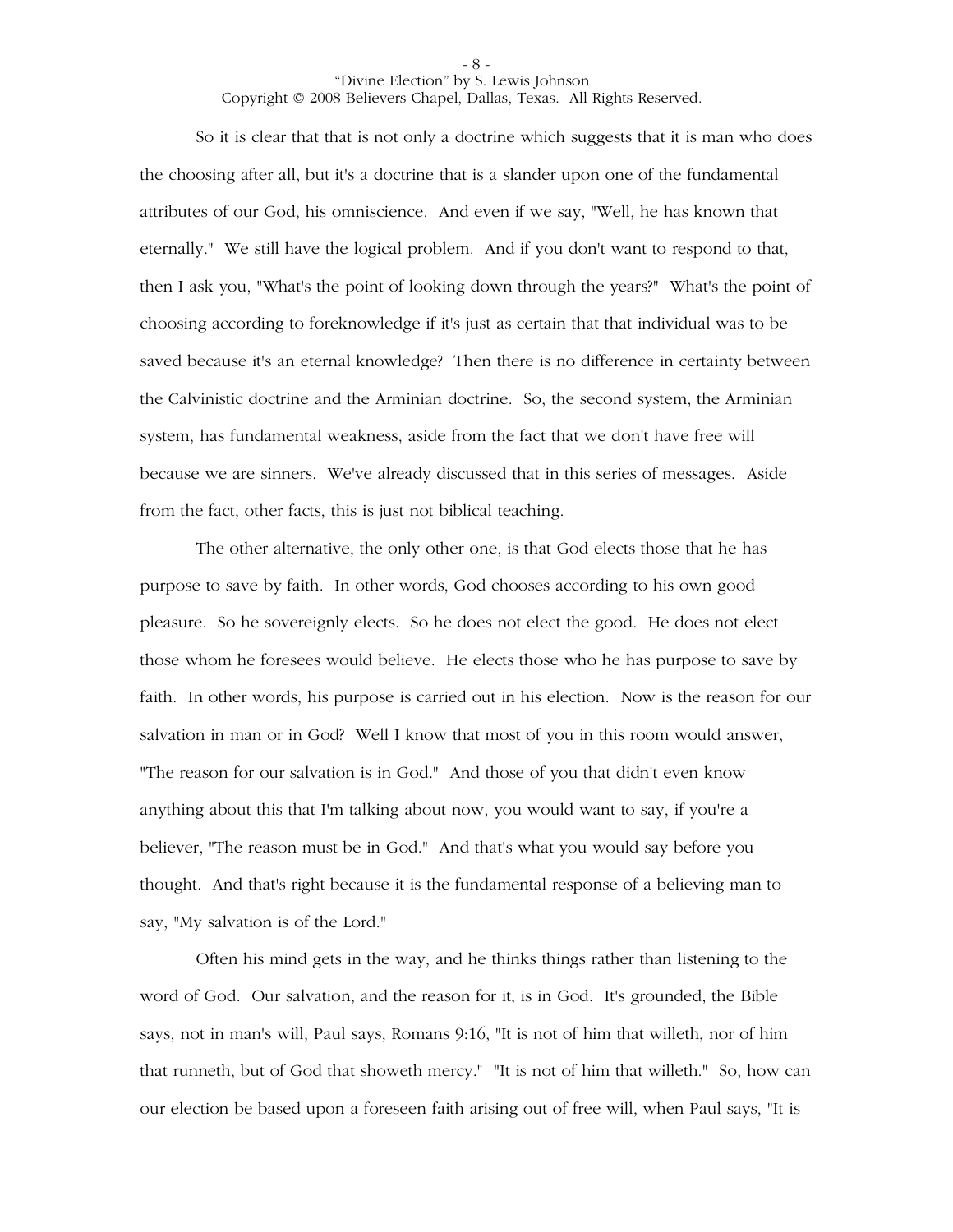not of him that willeth, nor of him that runneth, but of God that showeth mercy?" Our salvation is not of man's will. It is surely not of man's good works. In 2 Timothy chapter 1, the apostle says in the 9th verse, "Who hath saved us, and called us with an holy calling, not according to our works, but according to his own purpose and grace, which was given us in Christ Jesus before the world began." It is not of our choice, it is of God's choice. It is of according to God's good pleasure. As Paul says in Ephesians chapter 1 verse 5 and verse 11, it is of grace, as he said in that passage I've just read, and it is also based upon his foreknowledge, not his foreknowledge of what we would do, but of his foreknowledge of what he would do for us. In other words, all human merit is gone in the divine method of election.

That reminds me of the black, hope you'll pardon this, who stood up in a meeting and said, "My salvation was accomplished by myself and by the Lord." He said, "I did everything I possibly could to escape him and he did the rest." [Laughter] Salvation is of the Lord. Isn't it a sad thing that men love God everywhere but when he is on the throne? When he becomes sovereign, then we think of all kinds of objections to the plain statements of the word of God.

You know this past weekend I was in Colorado speaking to the young people who are students at the Western Bible College in their retreat. It was impressed upon me; again, the fact that when we talk about some of these great doctrines, we are talking about that which is the fundamental pure wisdom of God. When we say that God is sovereign and when we recognize his sovereignty, even in matters that we don't fully understand, we are saying, when we say that God is sovereign, that this is his fundamentally pure wisdom. He is sovereign.

Now a Christian believer must, ultimately, come to the place where he recognizes that there are things that are beyond him, but are, nevertheless, plainly taught in the Bible, and he must come to the place where he can say, "That is the pure wisdom of God, and I don't fully understand it yet, but when I get to heaven, perhaps some further light

- 9 -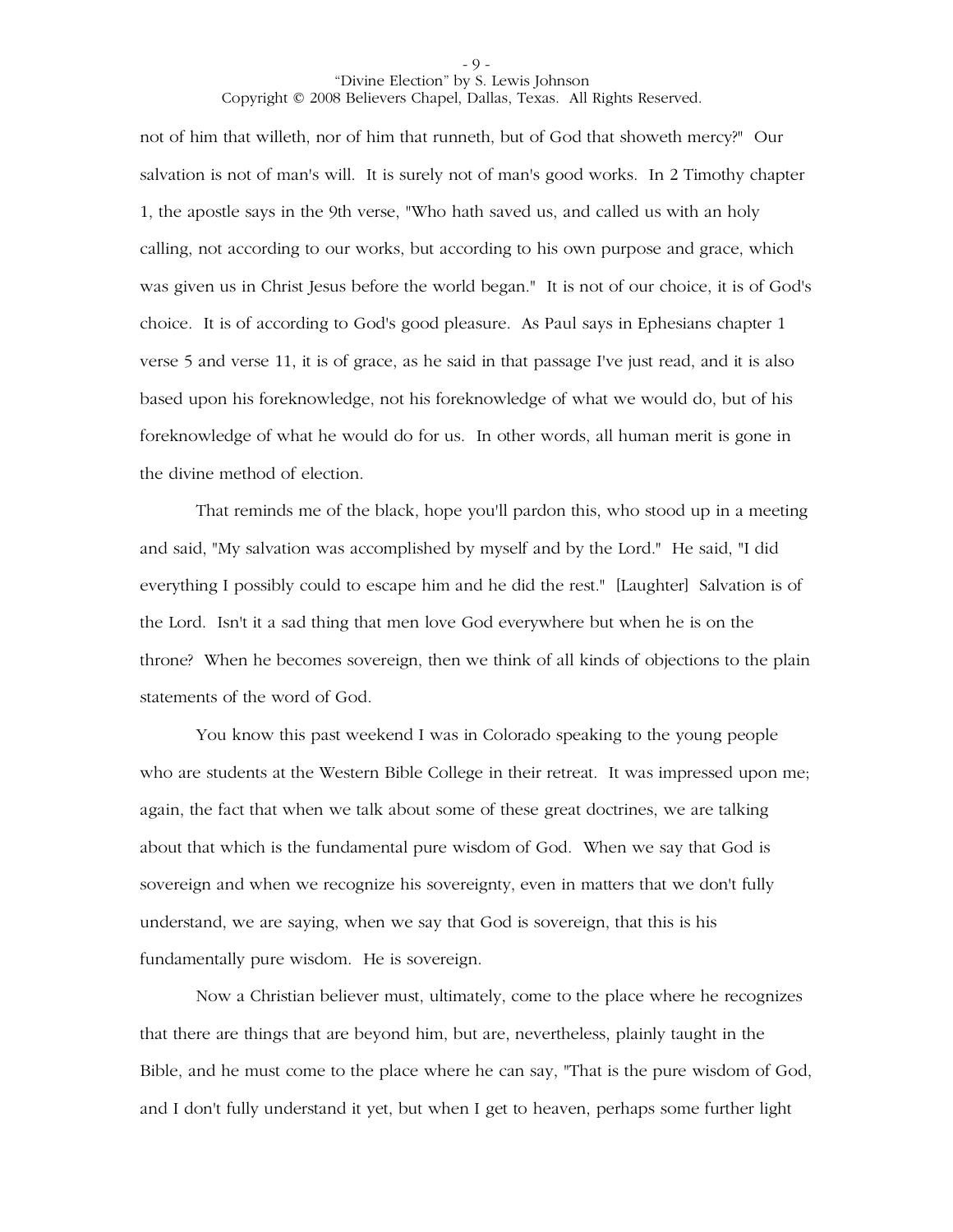will be thrown upon it." But we accept it because it is plainly taught in the word of God. So God elects, not the good, not those whom he looked down through the years to see would believe of their own free will, but he elects those whom he has purpose to save from ages past through faith.

Now the third of the steps of salvation is referred to in verse 13 when he says, "Because God hath from the beginning chosen you to salvation through sanctification of the Spirit and belief of the truth." The "sanctification of the spirit" here is the pre-salvation ministry of the Holy Spirit. We'll talk about that next Tuesday night, the Lord willing. This is infallible grace, it's the spiritual counterpart of the familiar proverb, "You can lead a horse to water, but you cannot make him drink." When the gospel is preached, you can preach the gospel to them, but you cannot make men respond. I could preach the gospel just as plainly as it can be preached; incidentally, I think I can do that. I think I can preach it just as plainly as it can be preached, but preaching a plain gospel does not mean that men will respond.

Sometimes young people will put little badges on their coats and they get excited over little things without reading the Bible. I remember, I've spoken about this before, but I'm repeating it in this series because this is basic Bible doctrine. I remember one group of young men, they got real excited, and they had written all over their coats, and they put little pins on it and said, "The message is heard when love is felt." I think they turned it around, "When love is felt the message is heard, and everybody got all excited over that. Until some of us said, "Well, wait a minute, what does the Bible say?" The Bible doesn't say that at all. The Bible doesn't say when love is felt the message is heard. Oh I'm not against a person loving individuals, and hoping they will be saved. But let me ask you to think for a moment. You're really being very unscriptural when you do something like that. If that's so, then the Lord Jesus Christ should have had absolutely perfect one hundred percent response because no one ever loved more pure than our Lord, but they crucified him.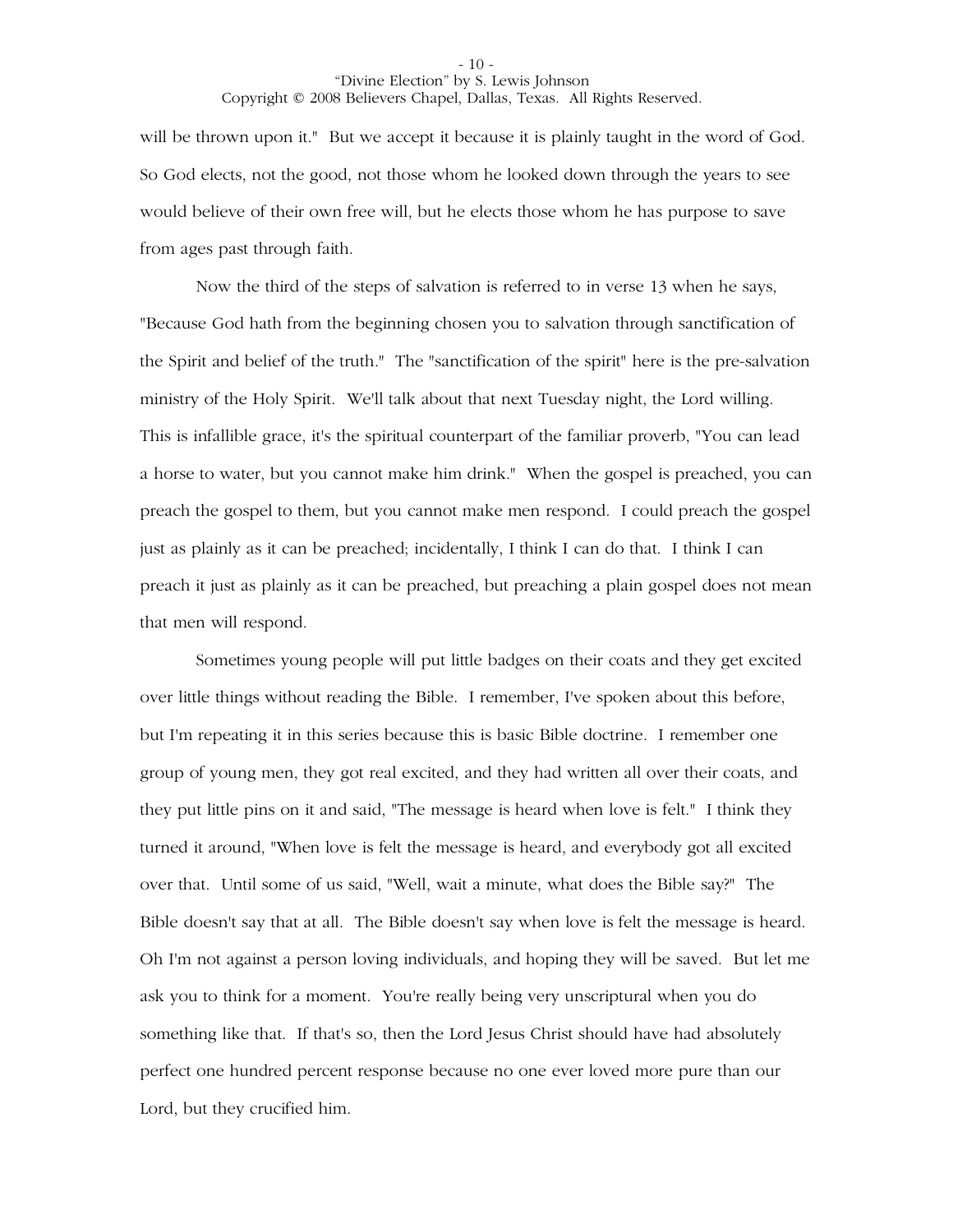And if you're not satisfied with that, think of the Apostle Paul, he did a pretty good job of loving too, and a pretty good job of preaching a plain gospel. He preached an accurate word, and he preached it out of love, and they did everything but stone him to death. They stoned him. They put him in prison. When love is felt the message might be heard, and it certainly is more likely to be heard if it's accompanied by the love of God in the individual. But in the final analysis, salvation is of the Lord. It's God the Holy Spirit who brings men to Christ. So when the apostle says here, "He hath chosen you salvation through sanctification of the Spirit and belief of the truth," and that sanctification here means simply the setting apart work of the Holy Spirit in infallible grace so that when an individual hears there is responsiveness to it.

Jim Boyce, who is the Pastor of the Tenth Presbyterian Church in Philadelphia, where Dr. Donald Grey Barnhouse preaches, likes to say he feels like he's the kind of man who is tossing matches out into a congregation with the hope and occasionally the experience that they will land in some gun powder there, and there will be an explosion and a responsiveness. And that is expressive, I think, of what we do when we preach. We preach the word of God as plainly and as accurately as we can, but salvation is something that God performs. So they have been set apart. They have been called. They have been loved. They have been elected. They have been set apart. It's true, you can lead a horse to water, but you cannot make him drink. You can bring a man to the Gospel of Jesus Christ, proclaim the gospel to him, but you cannot bring him to the possession of salvation. Only God can do that.

Now this is worked out in history, Paul says, and it is done by evangelism. Notice verse 14, "Unto whom he called you by our gospel." Now that has, I think, bearing on another objection that some people raise to the question of election. They will say, "Well if it's really true that God has elected from ages past certain people, what's the point of preaching the gospel? Those that are going to be saved are going to be saved." Well let me tell you something, those that are going to be saved are going to be saved. That's

- 11 -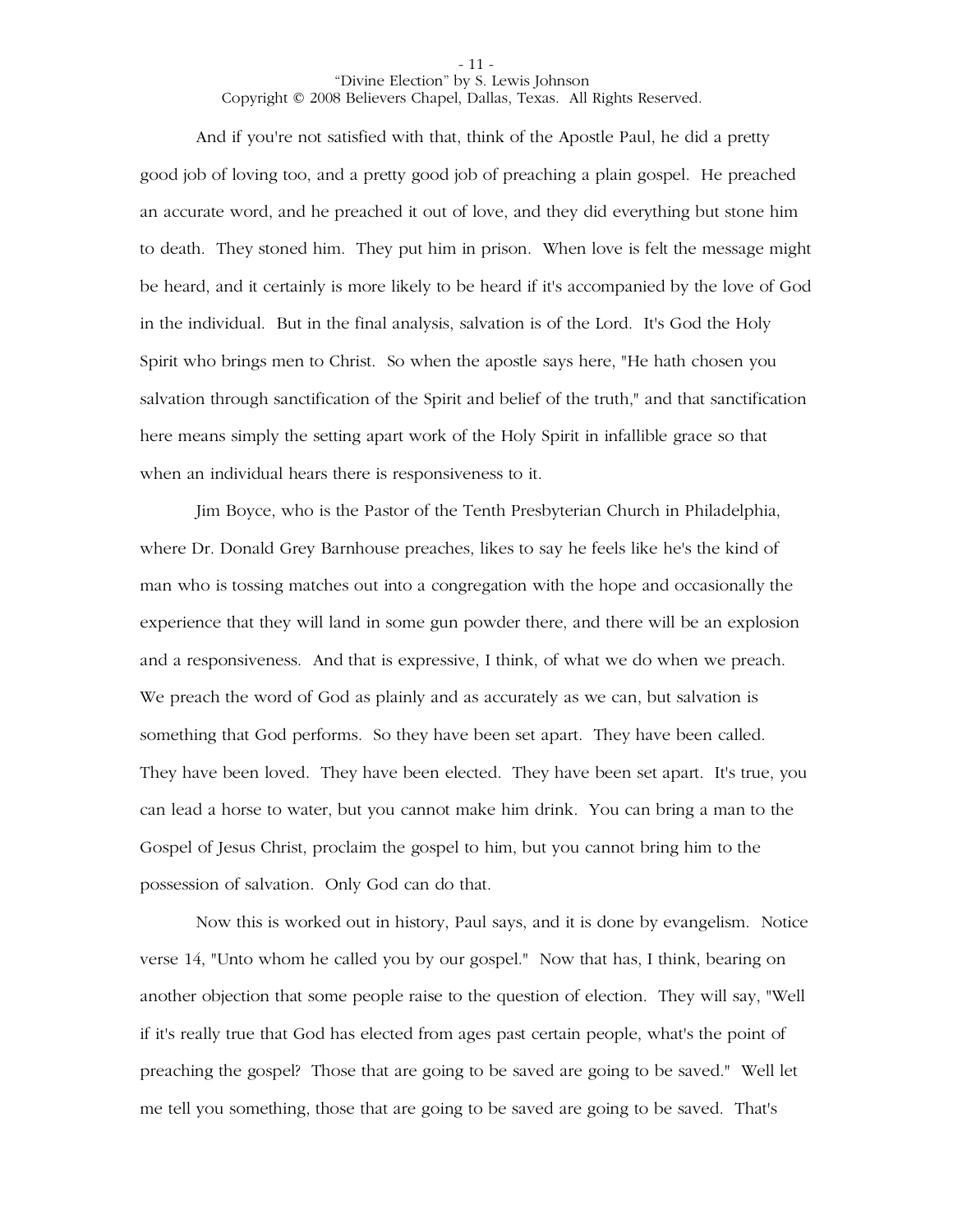- 12 -

right. They are going to be saved, but when God determined in his purpose, in his good pleasure, that Lewis Johnson, that Howard Prier, that Charles Howard, etcetera and that Dee Cox, in order that we have a feminine name here, that Dee Cox should be saved, when he determined that we should be saved, he determined that we should be saved through means. And the means are, upon occasion, prayer, witnessing, and preaching of the word. These are the means which are just as much determined as the end. So that's why we preach the gospel, even though we know that those who have been elected by God shall come.

If I don't preach the gospel, if I sit back and say, "Well, those that are going to be saved are going to be saved, by so doing, I'll not keep anybody from going to heaven because God will lay his hand upon some other preacher and bring them to the knowledge of Christ through them." But when we stand at the judgment seat of Jesus Christ, God will remind me of a few things. So we preach the gospel because the end and the means to that end are determined by him. It's enough, of course, that he tells us to preach the gospel. This is the pure wisdom of God. When we get to heaven, we're going to say, "It couldn't have been done in any other better way than this." So they have been evangelized. The gospel of truth here, that's the means of the calling. There is no salvation without the gospel. That's why it's necessary.

Now the fifth step is also mentioned in verse 13, "But we are bound to give thanks always to God for you, brethren beloved of the Lord, because God hath from the beginning chosen you to salvation through sanctification of the Spirit and belief of the truth." Everything is passive up to this point, but this is active. This is something that we do. We believe. But when we say that we believe, we don't mean that we believe of ourselves, we mean, simply, that we are responsible for the act of faith initiated by God because he gives us faith. The Bible teaches that he gives faith. Augustine said he came to the knowledge that faith was a gift because the Apostle Paul said in 1 Corinthians 4 and verse 7 that everything we have is a gift of God. He said, "For who maketh thee to differ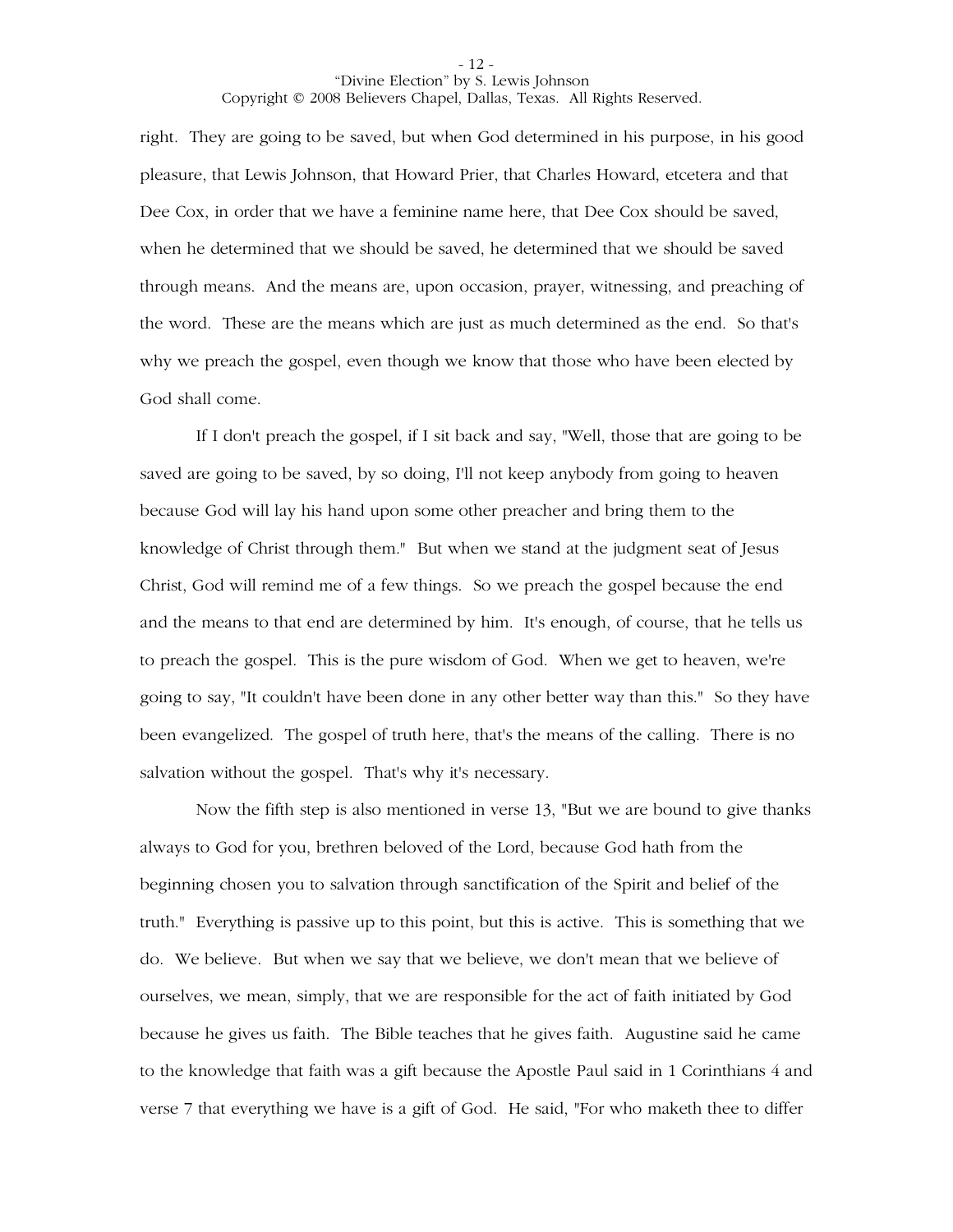from another? and what hast thou that thou didst not receive?" That was the text from which Augustine came to understand that faith was the gift of God and that the Semipelagians, who taught that faith was the means by which men were saved, a work of man, and meritorious, that's why he came to understand their doctrine was false. So God does not believe. Man believes, but the faith that we exercise is given us by God.

Now the sixth step is we have been saved. He says, "Hath from the beginning chosen you to salvation." Now it's sometimes said election is not for salvation. It's rather interesting, that's why I chose this text tonight, and it's rather interesting that many people are saying that today. Election is not individual. Election is not for salvation. Election doesn't determine your eternal destiny. It's for service. But you can see from this text, it's also for salvation. "He has you to salvation through sanctification of the Spirit and belief of the truth." It is for service, but it's fundamentally first for salvation. The proximate, or the near aim, of the work of God in God's election is our salvation. The intermediate aim is a holy life. He chose us that we should be saved. He chose us that we should live a holy life.

And incidentally, we're not elect if there's no holiness in our life. Does that surprise you? The Bible makes that very plain, that when a man comes to faith in Christ, his nature is changed. In fact, some men call it a definitive change. We pass from death to life. It has to be manifested, has to be. Now it doesn't have to be manifested to me. I may look at Tom and say, "Tom looks like the same old guy to me, says he's saved." Sooner or later, I expect to see something, of course, but it may be that he's doing something I don't see, and furthermore, my mind and my will are touched by sin still, and I don't always see things correctly. You knew that. I don't always see things correctly, none of us do. We pass judgment on things that, when we get to heaven, we'll probably find out we were wrong once or twice [laughter]. But the Scriptures make very plain that if a man has been born again, there will be some holiness appearing in his life. There has to be. It will be manifested in a transformed life. There will be some works there.

- 13 -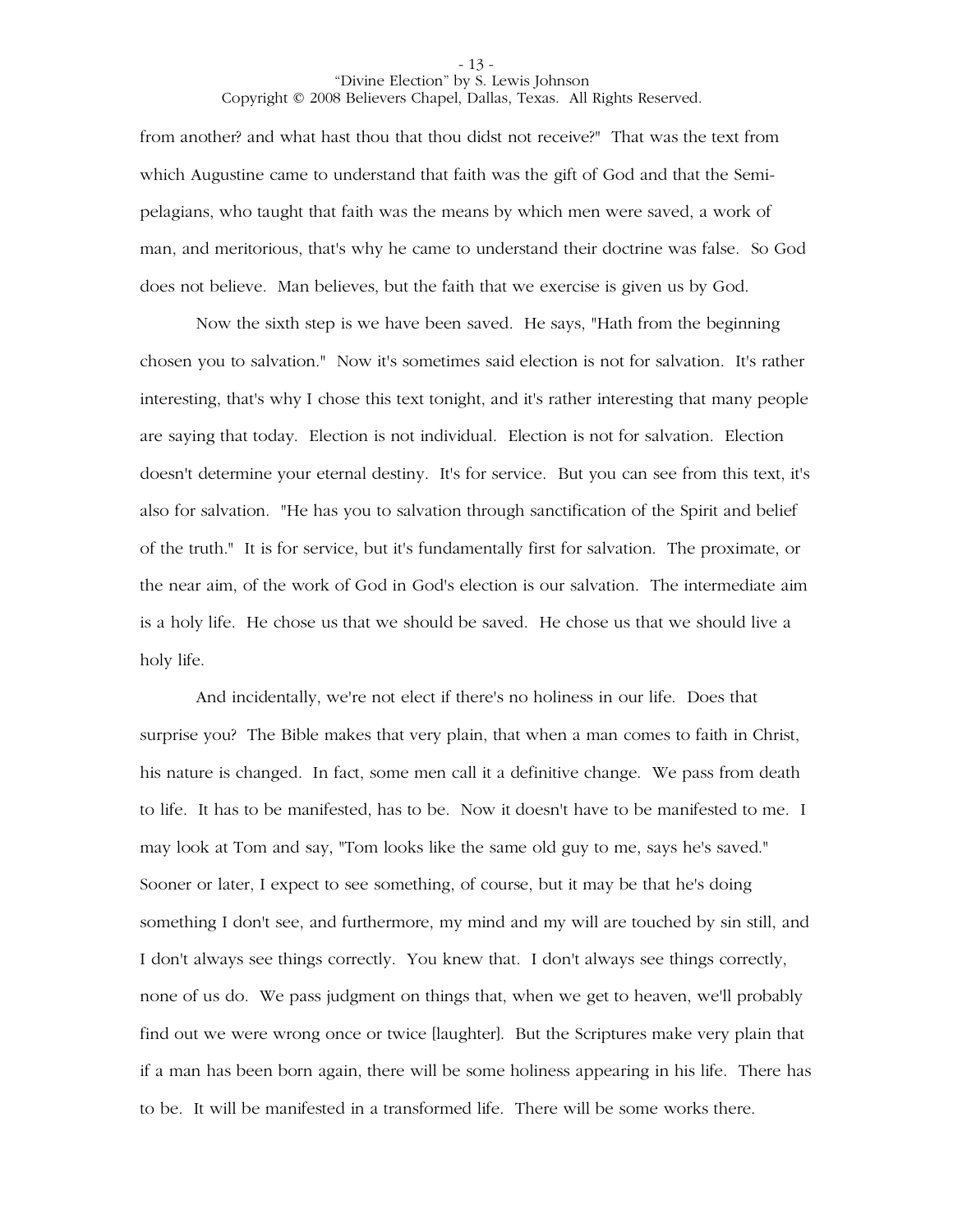The ultimate goal of our salvation is the glory of God. Now he says here that we are chosen for that. In the 14th verse, this is the seventh of these steps, "Unto which he called you by our gospel, to the obtaining of the glory of our Lord Jesus Christ." So, we have been loved. We have been elected right on down the line, and we shall be glorified. This is the last stage in Paul's magnificent mini-theology here. One of the commentators on the Greek says, "Paul lets his religious imagination range from everlasting to everlasting." How true it is.

I remember a story, which I read a long time ago, about a student who was attending a theological seminary where they taught the *Ordo Salutis*. *Ordo* means "order" in Latin, and *salutis* is the genitive case of the word that means "salvation." So, *ordo salutis* means "the order of salvation." It's the study of the steps in our salvation. It's the study of the order in which God brings a man to the knowledge of Christ. And this young student was taught that God foreordained us. He elected us. He foreknew us. He called us. He sanctified us. He glorified us. There were seven steps: foreordained, elected, foreknow, called, justified, sanctified, and glorified. And so when the exam came he studied very carefully the *ordo salutis*, among his other questions, hoping he'd get that one on the exam, and sure enough, he walked in the room, and there it was. Name the steps of the *ordo salutis*. And so, he waited until the end of the hour because he thought he knew that one so well, and he started writing down, and he wrote down and when he got down to glorified he counted back, and he only had six, and he knew there were seven. And so he racked his mind; the first bell rang. He still couldn't think of it. And finally the second bell rang. The professor said, "I'll have to have your papers." And he knew there were seven and so he wrote down after glorified, more glory. [Laughter] Well, of course, he was right, the professor undoubtedly graded him down, but he was right because glorified is followed by more glory on throughout all eternity.

Now, you know, if you were to read something like this and read it as a natural man, you would say, "Well, Paul says that we are elected because we're loved. We're

- 14 -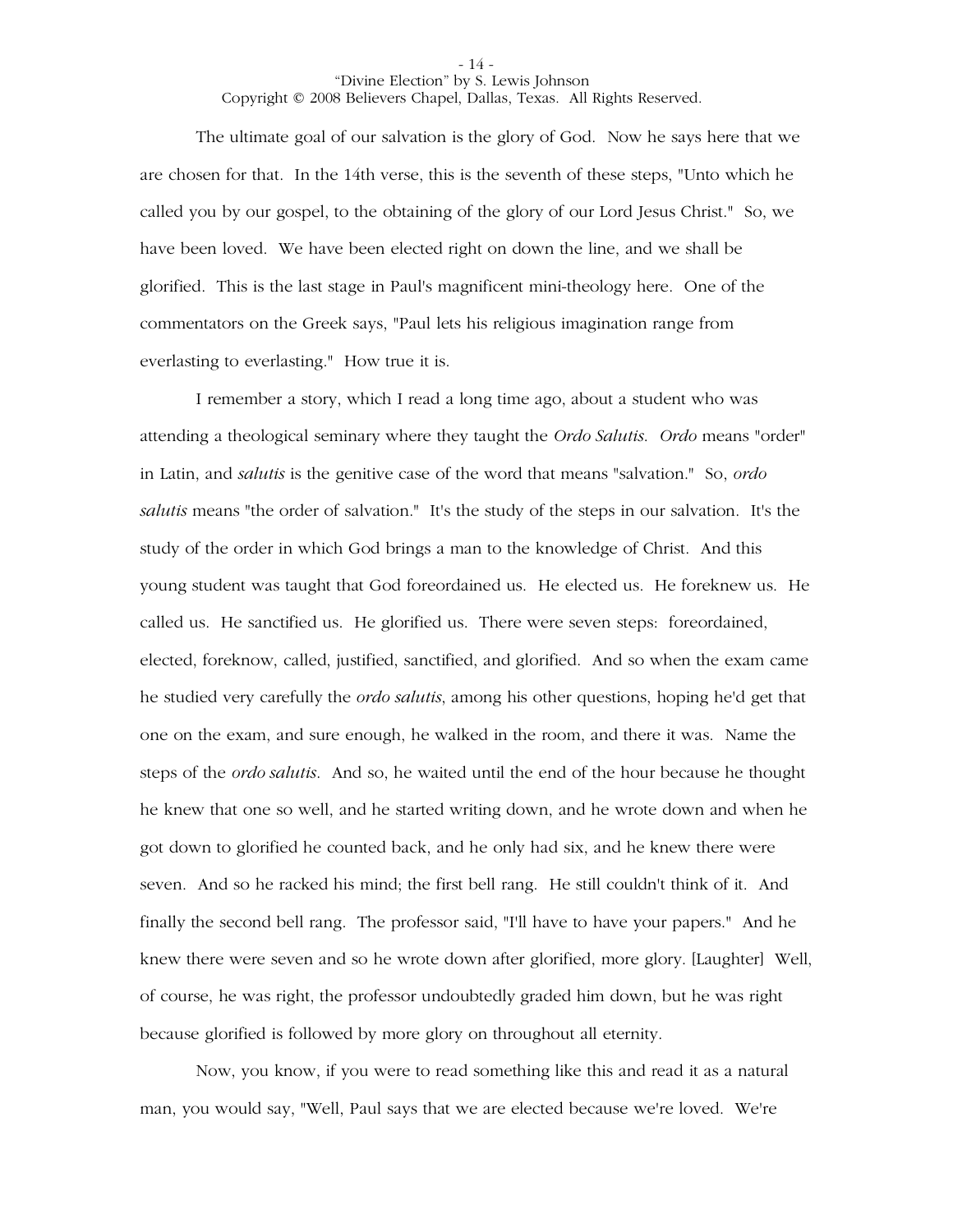culled by the Holy Spirit. We are set apart by the Holy Spirit. We believe as a gift of God, and we're chose unto salvation. Well, then what motive have we for living a Christian life? Let's just sit back and do nothing." Now there's no question that Paul has taught exactly what I told you. I just defy you to find anything but what I've taught you there. I'd be glad to argue with you, have a little disputation, like they use to have in reform times. You stand up, present your case, and I'll stand up and present Paul's case [laughter]. I know what will happen. I'll win. But now did you notice what Paul says after this? He says in verse 15, "Therefore, brethren, stand fast, and hold the traditions which ye have been taught, whether by word, or by our epistle," so then, stand firm.

People say, "Calvinism, believing that God saves us from beginning to end, that destroys motive for action," just the reverse. Listen, if I were saved by the grace of God because I do not have power to save myself that is the most tremendous motive for serving God, not simply out of gratitude. Let's turn it around the other way. Let's just, in order to point it out, say, "We were saved by my partially doing the work and God doing the work as well, maybe more than I, but nevertheless both of us working." Knowing my heart, I would despair of pleasing him. I know my heart well enough to know that I often fail him. Every day I fail him. If I don't fail him in some specific act, I fail him in something that I think. Listen if the Christian life were left to me, I would despair. But I thank God that the Bible says that I am saved by the grace of God. Salvation is of the Lord, and even my Christian life is the responsibility of the Lord God.

So then, stand firm, these traditions, incidentally, are not bad. They are apostolic traditions. They are not contained in the Bible. So you see the kind of doctrine that says salvation is of the Lord is an encouragement to Christian life. That's why he can exhort us to stand firm because God's going to stand with us. That's why, that's why it's so great to have a sovereign God. That's why it's so encouraging to preach the word because you know in the midst of difficulty, and lack of response, and even antipathy and hatred, and

- 15 -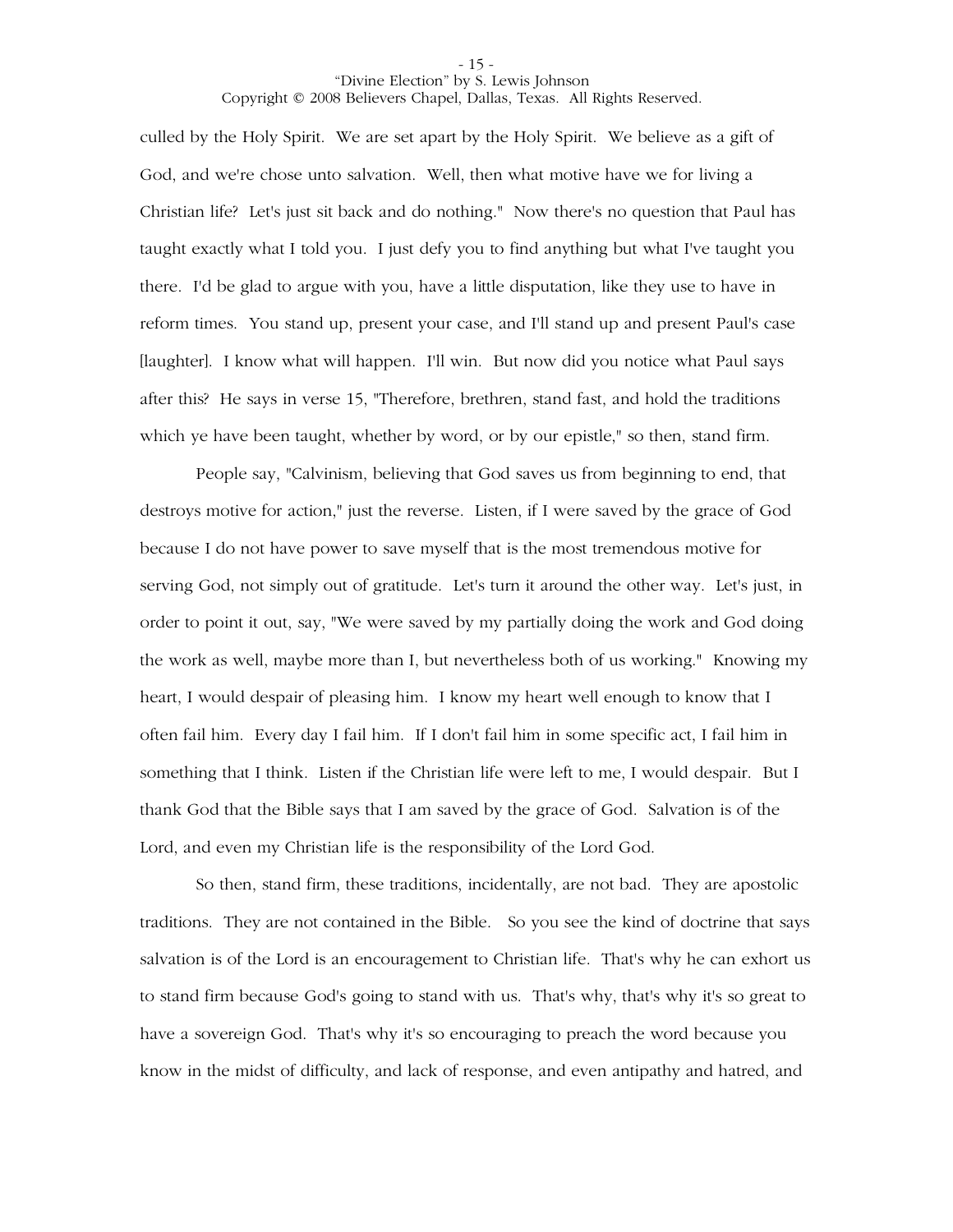opposition, God is going to have that little match that you throw out, land on some gunpowder somewhere and there is going to be response.

I wish I had time to read some of the things. I brought a letter here from a young lady who listened to some preaching like this, and she spoke about how it had meant so much to her. Your message on predestination reached my heart in a special way. I have never been worried in any way about this subject but did not feel fully settled in my mind one way or the other. After hearing the verses, particularly the verse in Romans 8, gone over word by word as you did, although I probably would not be able to explain it to anyone else, the matter was settled for me. She spoke about how it had meant so much to her in her Christian life.

Now the passage concludes, I must stop with a prayer for encouragement and enablement. All of the work that God lays upon us is called forth and supported by God. Notice what Paul says in verse 16 and 17. He says stand firm, "Now the Lord Jesus Christ himself, and God, even our Father, who hath loved us, and hath given us everlasting consolation and good hope through grace, Comfort your hearts, and establish you in every good word and work." That's the work of God. The work of God from beginning to end is: to elect us, to call us, to save us, to sanctify us, to glorify us, and in the mean time, to establish us, "in every good word and work," so that when we get to heaven, we'll say, "Salvation is of the Lord."

We don't have time to talk about the details. But listen, election doesn't make an individual proud. It makes an individual humble, fearless, humble, holy, above all, grateful. Now that's something to rejoice about. Isn't it striking that the Lord Jesus Christ urged us to rejoice over the Doctrine of Election? Of all the doctrines in the Bible, the one doctrine that men most cavil over, most object to, say they have such great difficulty with is this doctrine that the Lord Jesus called us to rejoice over. Listen, "Notwithstanding in this rejoice not, that the spirits are subject unto you; but rather rejoice, because your